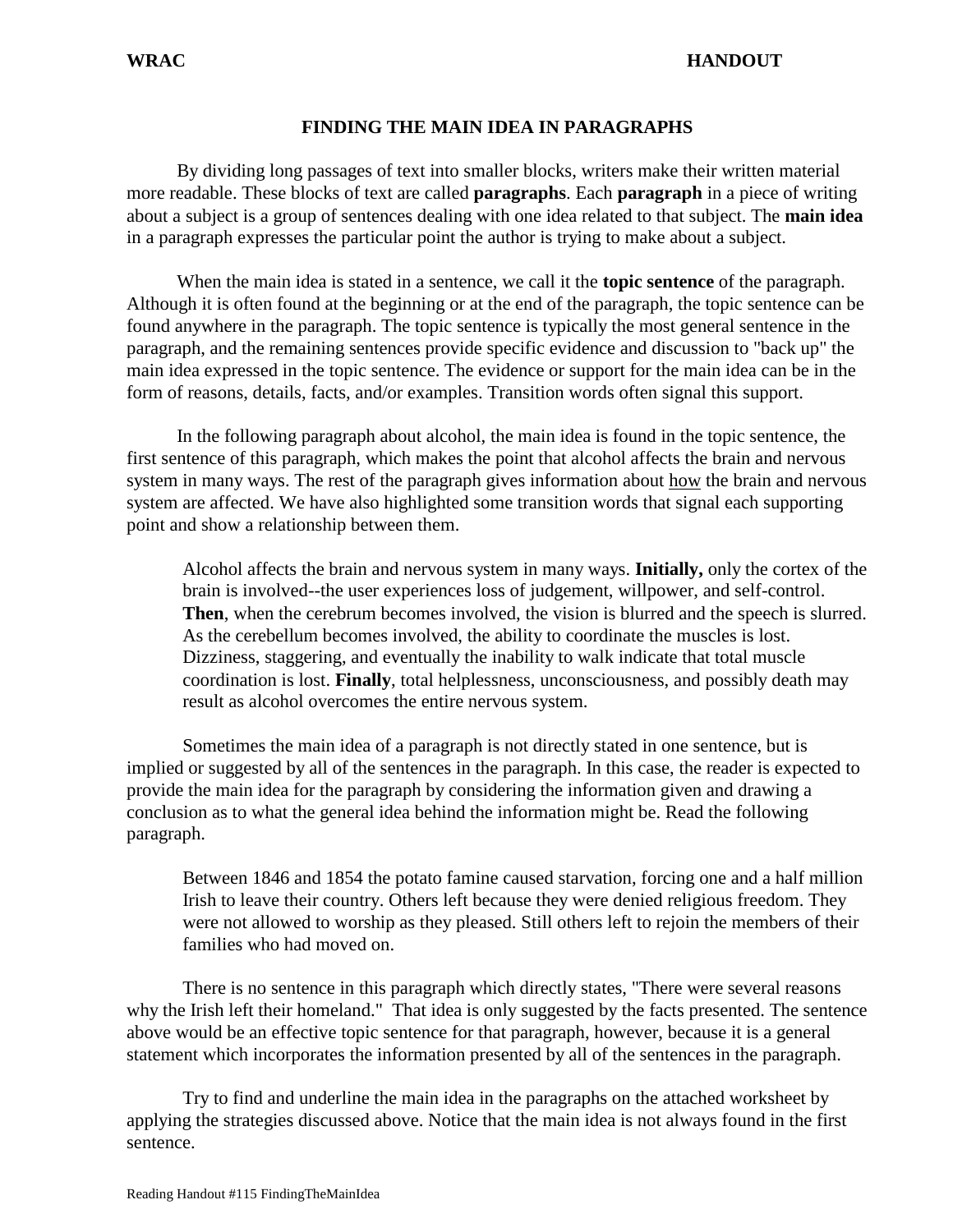## **FINDING THE MAIN IDEA IN PARAGRAPHS**

Read the following paragraphs. Then underline the sentence that best expresses the main idea.

The behavior of human beings can be very complicated. To find out how we learn, scientists often study the activities of animals. Sometimes they see how long it will take for a mouse to reach food in the center of a maze. Sometimes pigeons or other animals are taught to obtain food by pressing buttons. In the first experiments in space flight, trained chimpanzees and dogs were sent into orbit. They proved that living things could carry out certain activities while whirling about in space.

One early theory likened human memory to a muscle that had to be regularly exercised in order to function properly. This theory was eventually replaced by the notion that remembering was like writing, with experience the pen and the mind a blank page. But eventually this theory was also rejected. In its place came another hypothesis--that human memory functioned like a complex and well-stocked library catalogue. With access to a key word, you could look up any piece of stored or catalogued information. But over time that theory has also been discarded. Human memory may, in fact, be too sophisticated and too complex to be explained through any one single simile or metaphor.

The elderly in America will no longer let themselves be ignored. As older Americans have become a larger percentage of America's total population, they have become increasingly aggressive in demanding their rights. The American Association of Retired Persons and the National Council of Senior Citizens have influenced the passage of laws against discrimination in employment on the basis of age and laws providing better health, housing, social security, and other benefits for older people. The Gray Panthers, led by Maggie Kuhn, is a smaller but more militant organization. In the U.S. House of Representatives, Claude Pepper of Florida was successful in securing passage of laws prohibiting mandatory retirement before age seventy in private employment or at any required age level in federal employment.

Experienced divers know that beneath the sea lies an enchantingly beautiful world. But divers know, too, that the sea has its dangers; among the dangers are members of the family Dasyatidae, more commonly known as stingrays. Stingrays are responsible for a high number of underwater injuries. Lying almost completely covered by sand on the ocean floor, the stingray reacts immediately to the touch of a human hand or foot. The tail whips around and plants a sharp spine in the diver's flesh. Because that spine contains poison-filled glands, a wound from a stingray can cause nausea, diarrhea, decreased blood pressure, occasionally even death. Although there have been cases of stingrays becoming accustomed to and tolerating human beings who feed them, this is the exception, not the rule. Where stingrays are concerned, the best rule is "Divers Beware!"